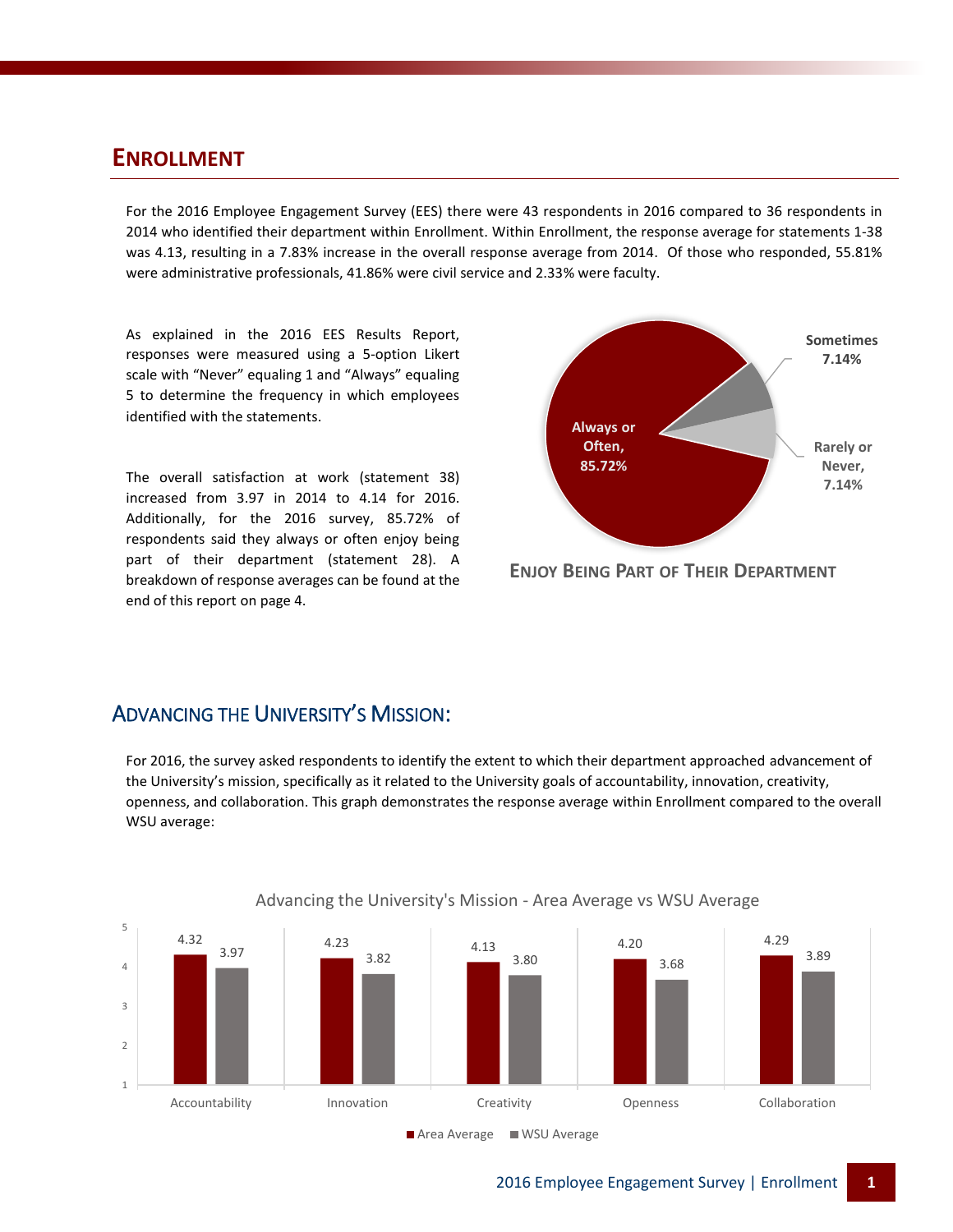# HIGHEST 2016 RESPONSE AVERAGE:

| <b>Statements</b>                                               | Area<br>Average<br>2014  | Area<br>Average<br>2016           | <b>WSU</b><br><b>Average</b><br>2016 |  |
|-----------------------------------------------------------------|--------------------------|-----------------------------------|--------------------------------------|--|
| My supervisor treats me with dignity and respect.**             | $\overline{\phantom{a}}$ | 4.57                              | 4.29                                 |  |
| I know what is expected of me at work.                          | 4.61                     | 4.51                              | 4.37                                 |  |
| My department demonstrates support for a diverse workforce.     | 4.00                     | 4.50                              | 4.08                                 |  |
| Clear reporting structures are established within my department | 4.00                     | 4.47                              | 3.87                                 |  |
|                                                                 |                          | *Updated for 2016; **New for 2016 |                                      |  |

## LOWEST 2016 RESPONSE AVERAGE:

| <b>Statements</b>                                                            | Area<br>Average<br>2014 | Area<br>Average<br>2016                    | <b>WSU</b><br>Average<br>2016 |
|------------------------------------------------------------------------------|-------------------------|--------------------------------------------|-------------------------------|
| I receive clear information about changes being made within WSU.             | 3.34                    | 3.35                                       | 3.33                          |
| I feel appropriately compensated for my level of position. **                | -                       | 3.47                                       | 3.17                          |
| I am encouraged to develop myself professionally.                            | 3.39                    | 3.79                                       | 3.59                          |
| I receive clear information about changes being made within my college/area. | 3.31                    | 3.72<br>$*11.44.44.45.0017.$ $*21.47.647.$ | 3.29                          |

*\*Updated for 2016 ; \*\*New for 2016*

# SIGNIFICANT RESPONSE CHANGE (HIGHEST RESPONSE CHANGES):

| <b>Statements</b>                                                          | Area<br>Average<br>2014                          | Area<br>Average<br>2016 | Change  |  |
|----------------------------------------------------------------------------|--------------------------------------------------|-------------------------|---------|--|
| My supervisor gives me ongoing feedback to help me improve my performance. | 3.06                                             | 3.84                    | $+0.78$ |  |
| I know how my department measures success.                                 | 3.29                                             | 3.95                    | $+0.66$ |  |
| I receive clear information about changes being made within my department. | 3.32                                             | 3.95                    | $+0.63$ |  |
| I feel encouraged to have a good balance between work and personal life.   | 3.37                                             | 4.00                    | $+0.63$ |  |
|                                                                            | $*$ llodated for $201C$ , $*$ $*$ New for $201C$ |                         |         |  |

*\*Updated for 2016 ; \*\*New for 2016*

### UNIVERSITY RESOURCES:

Based on feedback, the 2016 survey added additional statements regarding workplace concerns and employee awareness of WSU resources, specifically those resources related to Workplace Violence, Bullying, State Ethics, Discrimination, Sexual Harassment and Sexual Misconduct. This graph demonstrates the percentage of employees who identified awareness of the following University policies within Enrollment:

| <b>Policy Prohibiting Discrimination, Sexual Harassment, and Sexual Misconduct</b> |        | 97.67% |
|------------------------------------------------------------------------------------|--------|--------|
| <b>Workplace Violence</b>                                                          |        | 93.02% |
| Washington State University Ethics, Conflict of Interest, and Technology Transfer  |        | 93.02% |
| <b>Bullying Prevention and Reporting</b>                                           | 79.07% |        |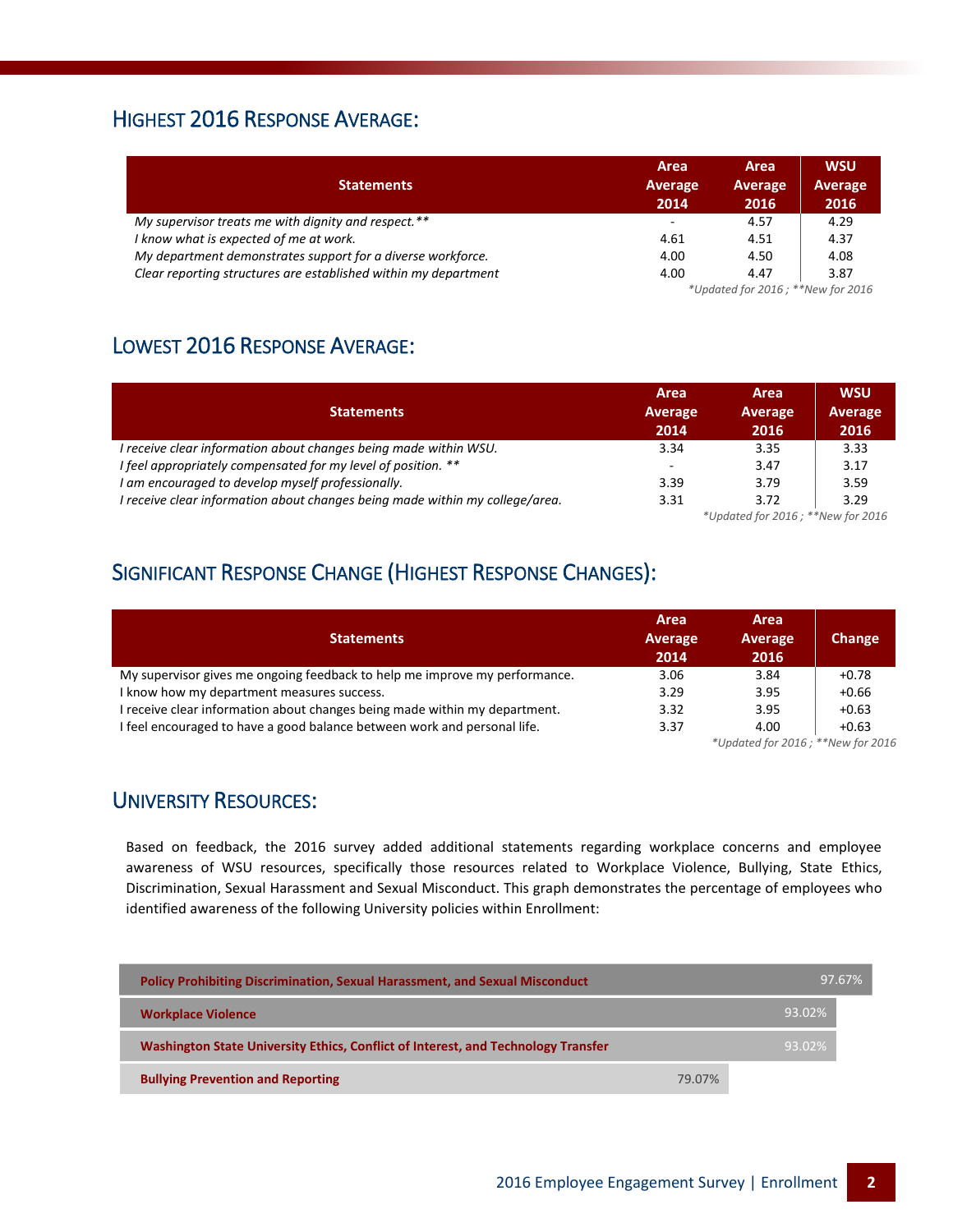## EMPLOYEE FEEDBACK:

At the end of the survey, employees were given the opportunity to provide feedback regarding subjects not addressed in the survey. The following feedback, specifically related to employee perceptions of the workplace, was provided by respondents who identified themselves within Enrollment:

- Feel fortunate to work for WSU and to have the Benefits that WSU provides for their employees
- Workplace climate concerns, specifically regarding bullying, discrimination, undervaluing of employees, and lack of helpful resources
- Units don't work well together and approach issues from a defensive standpoint. Units collaborate only when it means they are in charge and get to dictate to other units and control the process

## ACTION ITEMS:

In reviewing the lowest area response averages in Enrollment, initiatives to improve employee engagement and perceptions of the workplace may include, but are not limited to:

- Evaluate work climate and encourage employees to communicate concerns
- $\bullet$  Identify positions with inappropriate compensation
- Improve communication regarding the WSU policy concerning Bullying Prevention and Reporting and provide employees with resources as appropriate
- Improve communication efforts regarding changes at the university level and at the college or area level
- Improve efforts to promote and encourage professional development of employees